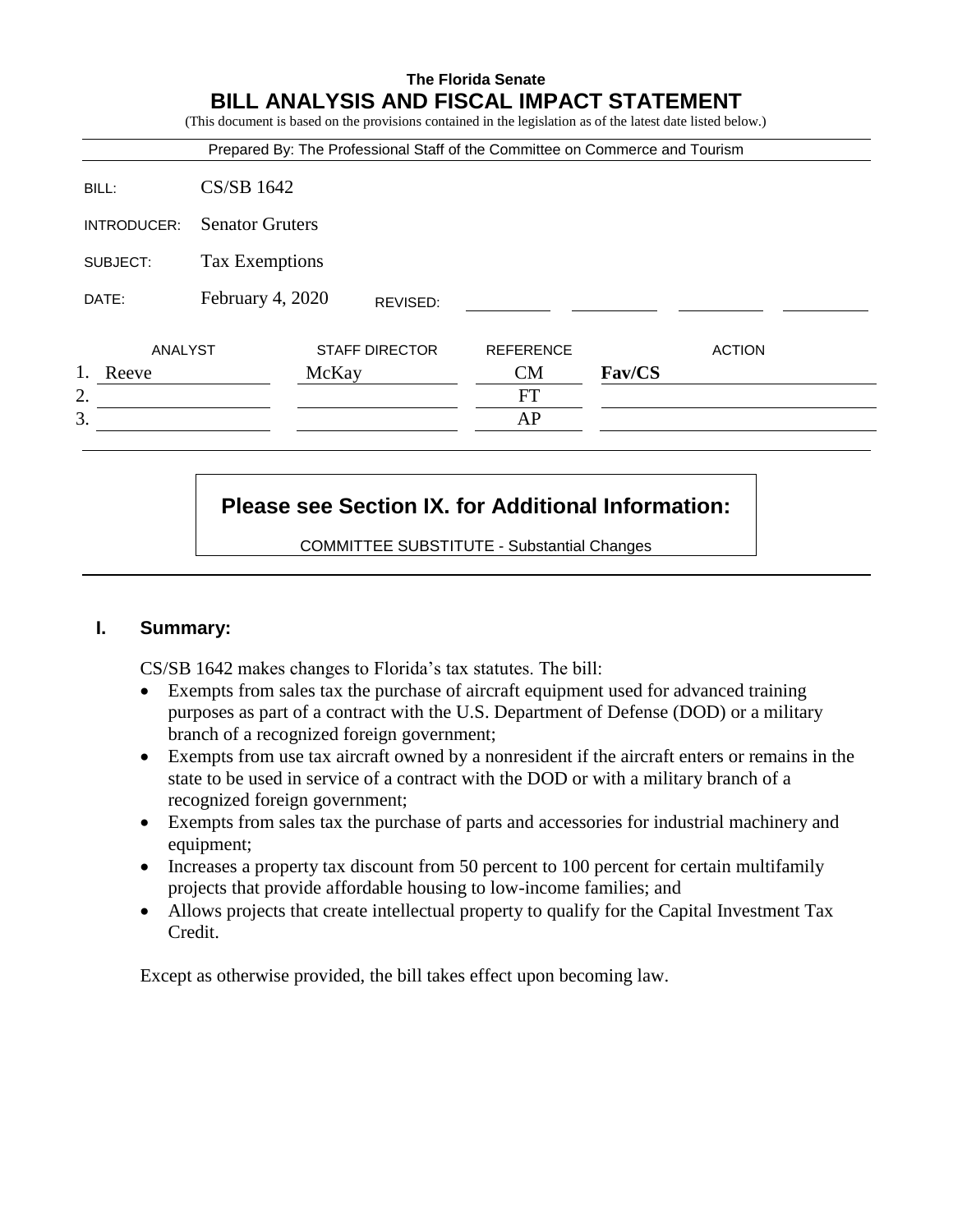## **II. Present Situation:**

### **Sales and Use Tax**

Florida levies a 6 percent sales and use tax on the sale or rental of most tangible personal property,<sup>1</sup> admissions,<sup>2</sup> transient rentals,<sup>3</sup> and a limited number of services. Chapter 212, F.S., contains provisions authorizing the levy and collection of Florida's sales and use tax, as well as the exemptions and credits applicable to certain items or uses under specified circumstances. Sales tax is added to the price of the taxable good or service and collected from the purchaser at the time of sale.<sup>4</sup> Sales tax receipts accounted for approximately 77 percent of the state's General Revenue in Fiscal Year 2018-2019.<sup>5</sup>

### **Sales and Use Tax Exemptions**

### *Aircraft Purchases*

Section 212.05, F.S., provides exemptions from the sales and use tax on the purchase of an aircraft by a nonresident of the state if the purchaser removes the aircraft from the state within 10 days after the date of purchase or, when the aircraft is repaired or altered, within 20 days after the completion of the repairs or alterations. Within 10 days of an aircraft's removal from the state, a purchaser must provide to the Department of Revenue (DOR) proof of the removal in the form of receipts for fuel, tie-down, or hangaring from outside of Florida. A purchaser must also provide the DOR, within 30 days of departure, with written proof that the purchaser licensed or registered the aircraft outside the state. If a purchaser fails to remove an aircraft within the specified period; returns to Florida within 6 months after the purchase, except as provided in s. 212.08(7)(fff), F.S.; or does not provide the DOR with the required information the purchaser must pay the use tax on the cost of the aircraft and a penalty equal to the tax payable.

As provided for in s. 212.08(7)(fff), F.S., aircrafts owned by a nonresident are exempt from use tax if the aircraft enters and remains in Florida for less than a total of 21 days during the 6-month period after the date of purchase, or if the aircraft enters or remains in Florida exclusively for the purposes of flight training, repairs, alterations, refitting, or modification. These conditions must be proven with invoices or written documentation.

### *Imports and Exports of Aircraft*

Use tax applies to and is due on tangible personal property, *e.g.* aircraft, imported or caused to be imported into the state for use, consumption, distribution, or storage to be used or consumed in this state. It is presumed that the tangible personal property used in another state, territory, or the District of Columbia for 6 months or longer before being imported into this state was not purchased for use in this state.<sup>6</sup>

 $\overline{a}$ 

[https://floridarevenue.com/taxes/taxesfees/pages/sales\\_tax.aspx](https://floridarevenue.com/taxes/taxesfees/pages/sales_tax.aspx) (last visited Feb. 4, 2020).

<sup>5</sup> Office of Economic and Demographic Research, *Florida Tax Handbook*, 16 (2019), *available at*  <http://edr.state.fl.us/Content/revenues/reports/tax-handbook/taxhandbook2019.pdf> (last visited Feb. 4, 2020).

<sup>6</sup> Section 212.06(8)(a), F.S.

 $<sup>1</sup>$  Section 212.05, F.S.</sup>

<sup>2</sup> Section 212.04, F.S.

<sup>3</sup> Section 212.03, F.S.

<sup>4</sup> Florida Department of Revenue, *Florida Sales and Use Tax, available at*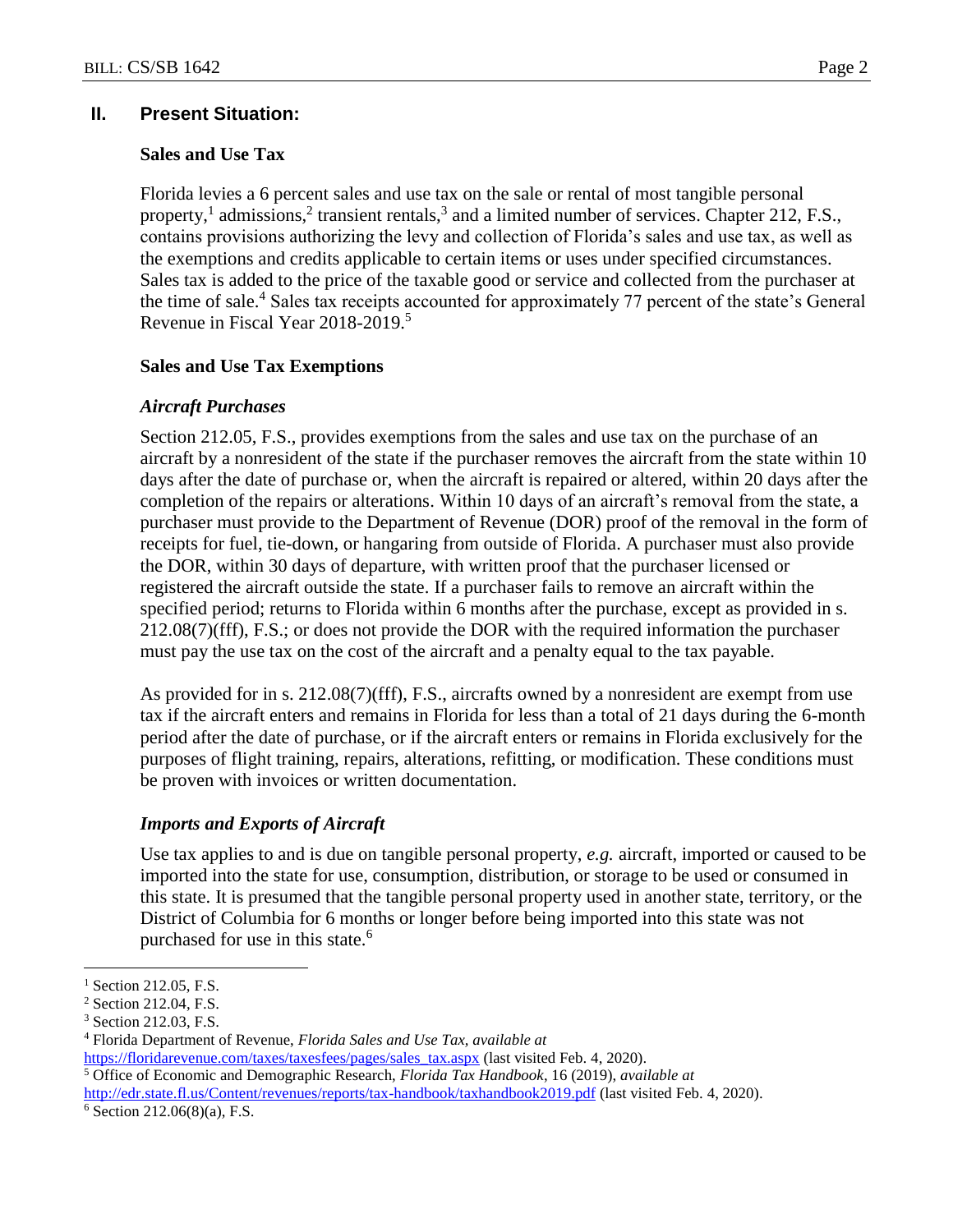Aircraft exported under their own power outside the continental United States are tax exempt when a validated U.S. customs declaration and the canceled U.S. registry of the aircraft are submitted to the DOR.<sup>7</sup>

### *Aircraft Manufacturers*

Section 212.08(11), F.S., provides that the sales tax imposed on an aircraft sold by a manufacturer is equal to the amount of sales tax that would be imposed by the state where the aircraft will be domiciled, up to the 6 percent imposed by Florida. <sup>8</sup> This partial exemption only applies if the purchaser is a resident of another state who will not use the aircraft in Florida; if the purchaser is a resident of another state and uses the aircraft in interstate or foreign commerce; or if the purchaser is a resident of a foreign country. The purchaser must provide a sworn affidavit stating they are not a resident of the state and where the aircraft will be domiciled. If the aircraft is used in the state within 6 months of purchase,<sup>9</sup> the purchaser must pay the full use tax on the aircraft and a penalty of 10 percent of the tax pursuant to s. 212.12(2), F.S.

### *Industrial Machinery and Equipment*

Section 212.08(7)(jjj), F.S., exempts the purchase of industrial machinery and equipment from sales and use tax if the equipment is purchased by an eligible manufacturing business and used at a fixed location in the state for the manufacture, processing, compounding, or production of items of tangible personal property for sale.

"Eligible manufacturing business" means any business whose primary business activity<sup>10</sup> where the industrial machinery and equipment are located is within the industries classified under the North American Industry Classification System (NAICS) codes 31-33, 112511, and 423930, pertaining to manufacturing, finfish farming and fish hatcheries, and recyclable material merchant wholesalers, respectively.<sup>11</sup>

"Industrial machinery and equipment" means tangible personal property or other property with a depreciable life of 3 years or more that is used as an integral part in the manufacturing, processing, compounding, or production of tangible personal property for sale. The term includes parts and accessories for industrial machinery and equipment only if the parts and accessories are purchased before the date the machinery and equipment are placed in service.

 $\overline{a}$ 

 $7$  Section 212.06(5)(a)1., F.S.

<sup>8</sup> Tax may not be imposed if the state where the aircraft will be domiciled exempts aircraft from sales and use tax. Section 212.08(11)(c), F.S.

<sup>9</sup> Section 212.08(11)(d), F.S. specifies that the purchaser must pay the full tax and the penalty if the aircraft is used in the state within 6 months of the purchase *in violation of the intent of [subsection 11 of s. 212.08, F.S.].* 

 $10$  Section 212.08(7)(iii)2.d., F.S., defines "primary business activity" as activity representing more than 50 percent of the activities conducted at the location where the industrial machinery and equipment are located.

<sup>11</sup> North American Industry Classification Systems Association, *NAICS Code List, available at* 

<https://www.naics.com/search/#naics> (last visited Feb. 4, 2020). The manufacturing sector represented by NAICS codes 31, 32, and 33 comprises establishments engaged in the mechanical, physical, or chemical transformation of raw materials into new products. *See* North American Industry Classification Systems Association, *NAICS Code Description: 31-33 – Manufacturing, available at* <https://www.naics.com/naics-code-description/?code=31-33> (last visited Feb. 4, 2020).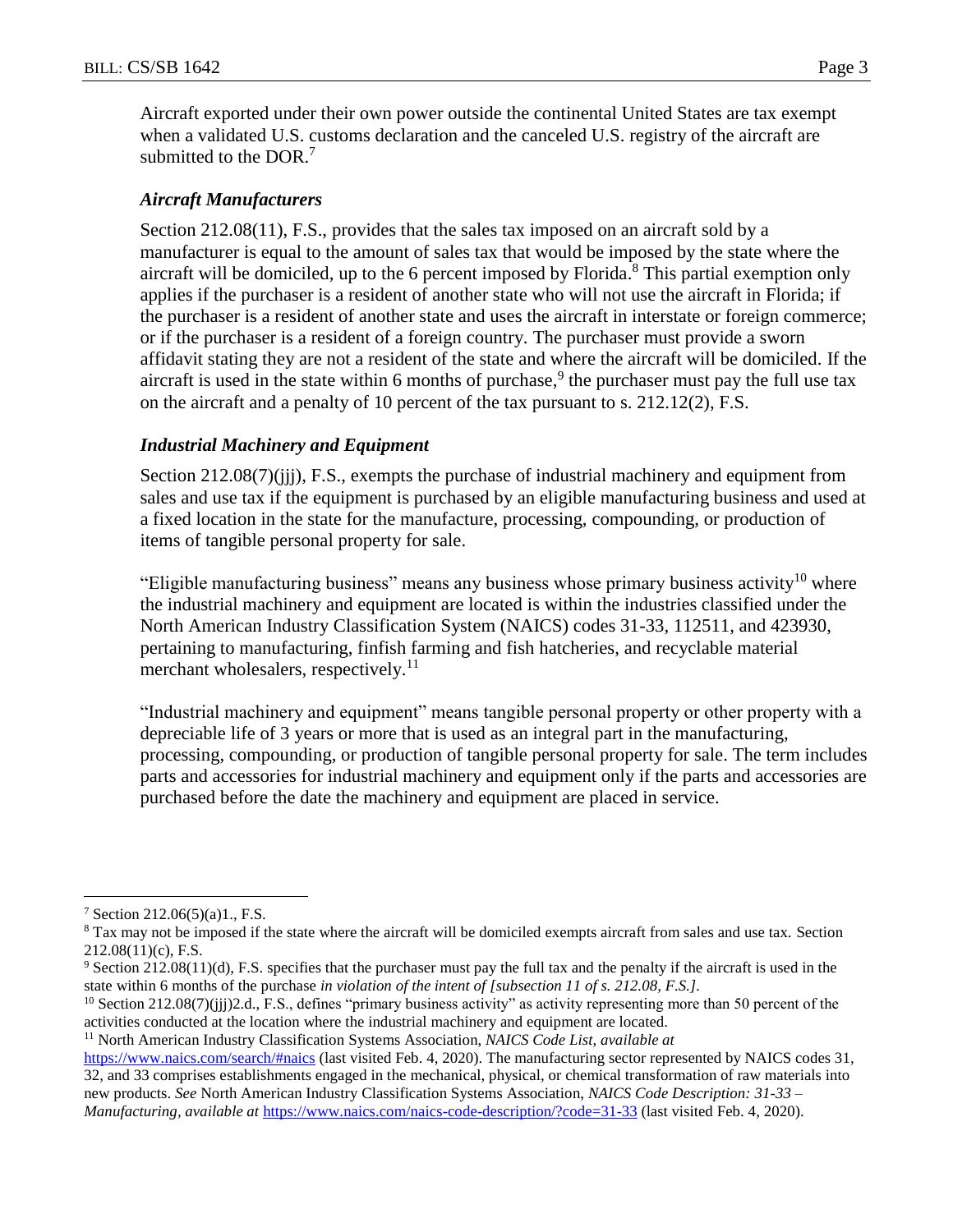The purchaser must provide the seller with a signed certificate certifying the purchaser's entitlement to the tax exemption; this certificate relieves the seller of any potential tax liability on nonqualified purchases.

### **Property Taxation**

The ad valorem tax or "property tax" is an annual tax levied by counties, municipalities, school districts, and some special districts. The tax is based on the taxable value of property as of January 1 of each year. $12$ 

The property appraiser annually determines the "just value"<sup>13</sup> of property within the taxing authority and then applies relevant exclusions, assessment limitations, and exemptions to determine the property's "taxable value."<sup>14</sup> Tax bills are mailed in November of each year based on the previous January 1 valuation and payment is due by March 31.

The Florida Constitution prohibits the state from levying ad valorem taxes<sup>15</sup> and limits the Legislature's authority to provide for property valuations at less than just value, unless expressly authorized.<sup>16</sup> The just valuation standard generally requires the property appraiser to consider the highest and best use of property.<sup>17</sup>

### *Affordable Housing*

The Florida Constitution provides that portions of property used predominately for educational, literary, scientific, religious, or charitable purposes may be exempted by general law from taxation.<sup>18</sup>

Section 198.1978, F.S., authorizes property tax exemption for property owned by certain exempt entities which provide affordable housing under the charitable purposes exemption. The property must be owned entirely by a not-for-profit corporation used to provide affordable housing through any state housing program under ch. 420, F.S., and serving low-income and very-lowincome persons.<sup>19</sup> In order to qualify for the exemption, the property must comply with s.

 $\overline{a}$ 

 $12$  Both real property and tangible personal property are subject to tax. Section 192.001(12), F.S., defines "real property" as land, buildings, fixtures, and all other improvements to land. Section 192.001(11)(d), F.S., defines "tangible personal property" as all goods, chattels, and other articles of value capable of manual possession and whose chief value is intrinsic to the article itself.

<sup>&</sup>lt;sup>13</sup> Property must be valued at "just value" for purposes of property taxation, unless the Florida Constitution provides otherwise. FLA. CONST. art VII, s. 4. Just value has been interpreted by the courts to mean the fair market value that a willing buyer would pay a willing seller for the property in an arm's-length transaction. *See Walter v. Shuler,* 176 So. 2d 81 (Fla. 1965); *Deltona Corp. v. Bailey*, 336 So. 2d 1163 (Fla. 1976); *Southern Bell Tel. & Tel. Co. v. Dade County,* 275 So. 2d 4 (Fla. 1973).

<sup>14</sup> *See* s. 192.001(2) and (16), F.S.

 $15$  FLA. CONST. art. VII, s. 1(a).

<sup>16</sup> *See* FLA. CONST. art. VII, s. 4.

<sup>17</sup> Section 193.011(2), F.S.

<sup>18</sup> FLA. CONST. art. VII, s. 3.

<sup>&</sup>lt;sup>19</sup> The not for profit corporation must qualify as charitable under s.  $501(c)(3)$  of the Internal Revenue Code and other federal regulations. See 26 U.S.C. § 501(c)(3) ("charitable purposes" include relief of the poor, the distressed or the underprivileged, the advancement of religion, and lessening the burdens of government).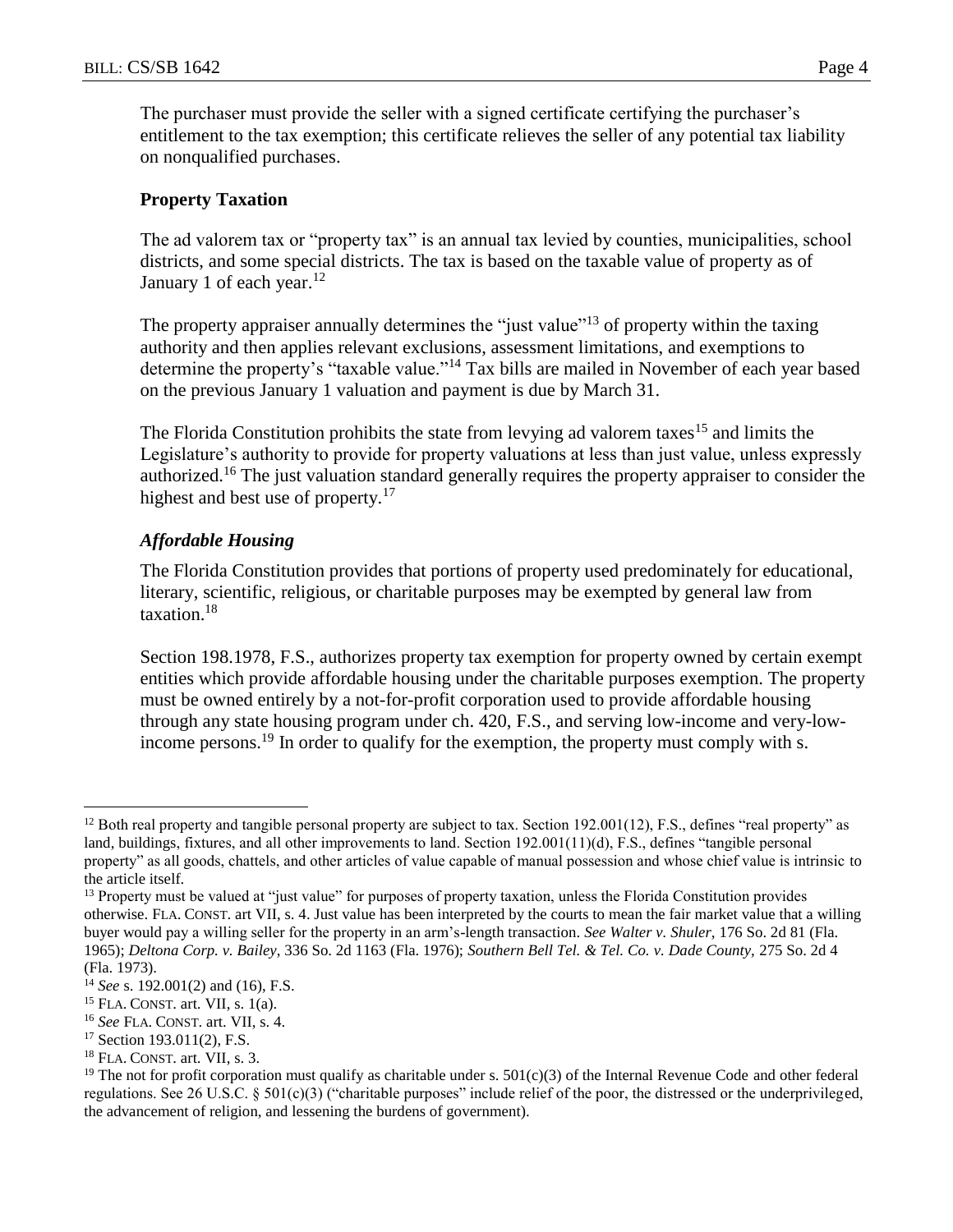196.195, F.S., for determining non-profit status of the property owner and s. 196.196, F.S., for determining exempt status of the use of the property.

In 2017, the Legislature provided that property used as affordable housing will be considered a charitable purpose and qualify for a 50 percent property tax discount if the property:

- Provides affordable housing to natural persons or families meeting the extremely-low, verylow, or low-income limits specified in s. 420.0004, F.S.;
- Contains more than 70 units used to provide affordable housing to the above group; and
- Is subject to an agreement with the Florida Housing Finance Corporation to provide affordable housing to the above group, recorded in the official records of the county in which the property is located.<sup>20</sup>

The property tax discount begins on January 1 of the year following the 15th year of the term of the agreement on those portions of the affordable housing property that provide the housing as described above. The discount terminates when the property is no longer serving extremely-low, very-low, or low-income persons pursuant to the recorded agreement. The discount is applied to taxable value prior to tax rolls being reported to taxing authorities.<sup>21</sup>

### **Capital Investment Tax Credit**

The Capital Investment Tax Credit (CITC) grants a tax credit to qualifying businesses of up to 5 percent of the eligible capital costs generated by a qualifying project.<sup>22</sup> The credit may be applied against corporate income tax or insurance premium tax liabilities generated by or arising out of a qualifying project.

Section 220.191, F.S., defines the projects that are eligible for the program. They include:

- A new or expanded facility in a designated high-impact sector<sup>23</sup> that creates at least 100 new jobs;
- A new or expanded facility in a target industry<sup>24</sup> that creates or retains at least 1,000 jobs, provided that at least 100 of those jobs are new, pay an annual average wage of at least 130 percent of the average private sector wage in the area, and result in a cumulative capital investment of at least \$100 million; and
- A new or expanded headquarters facility located in an enterprise zone and brownfield area that creates at least 1,500 jobs which on average pay at least 200 percent of the statewide average annual private sector wage and makes a cumulative capital investment in this state of at least \$250 million.

 $\overline{a}$ <sup>20</sup> Chapter 2017-36, s. 6, Laws of Fla.

<sup>21</sup> Section 196.1978(c), F.S.

 $22$  Section 220.191(2)(a), F.S. Eligible capital costs include all expenses incurred in the acquisition, construction, installation, and equipping of a project from the beginning of construction to the commencement of operations.

 $23$  The sectors currently designated as high impact are transportation equipment (including aviation and aerospace), information technology, life sciences, financial services, corporate headquarters, and clean energy. *See* Office of Program Policy Analysis and Government Accountability, *Florida Economic Development Program Evaluations – Year 7*, 17 (2019), *available at* <http://www.oppaga.state.fl.us/MonitorDocs/Reports/pdf/1916rpt.pdf> (last visited Feb. 4, 2020).

 $24$  The current targeted industries are aviation and aerospace; life sciences; manufacturing; defense and homeland security; information technology; financial and professional services; logistics and distribution; research and development; cleantech; and corporate headquarters. *See* Enterprise Florida, Inc., *Qualified Targeted Industries for Incentives, available at* [https://www.enterpriseflorida.com/wp-content/uploads/SI\\_Targeted\\_Industries.pdf](https://www.enterpriseflorida.com/wp-content/uploads/SI_Targeted_Industries.pdf) (last visited Feb. 4, 2020).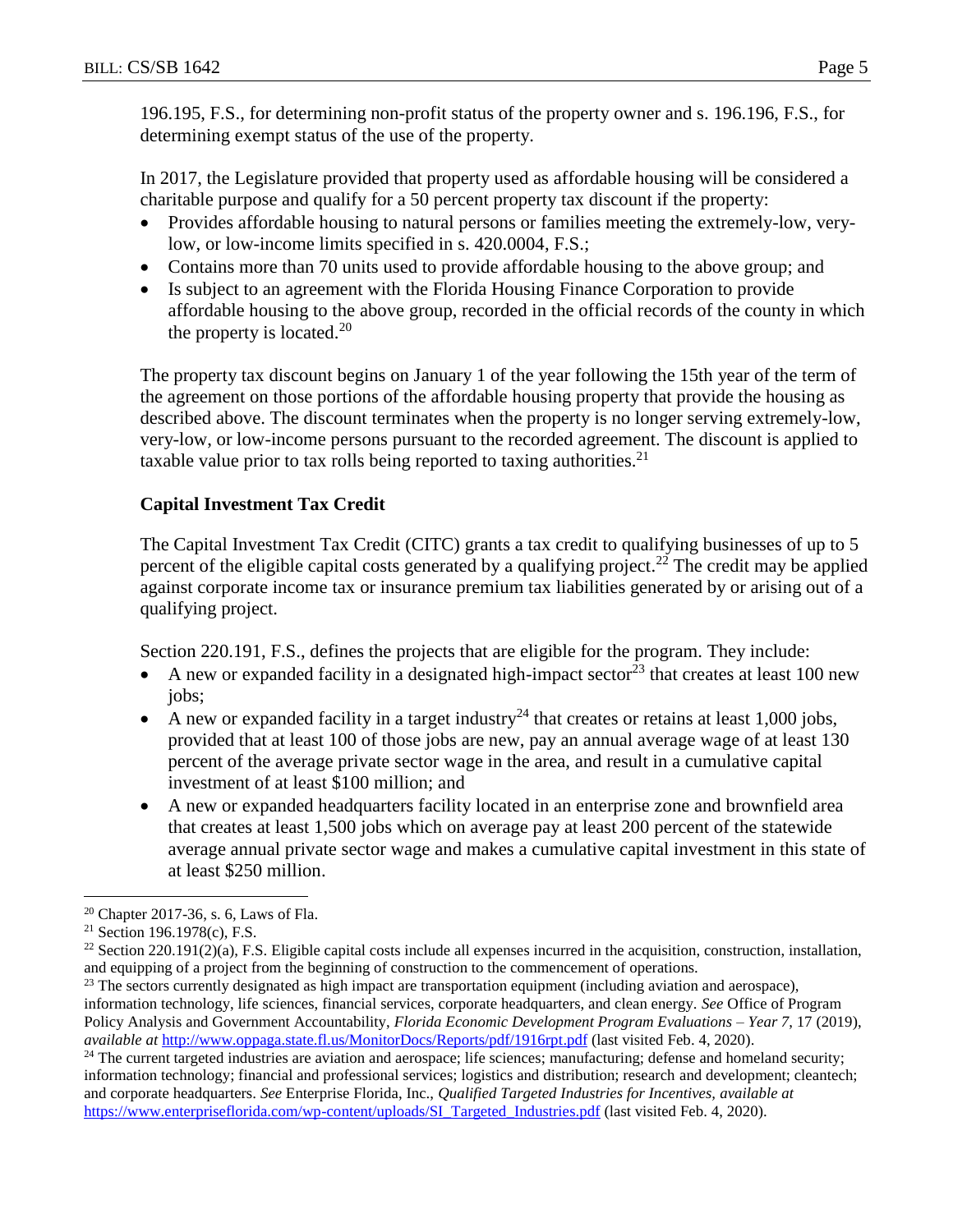The annual tax credit may not exceed the following percentages of the annual corporate income tax liability or the insurance premium tax liability generated by or arising out of a qualifying project:

- 100 percent for a qualifying project which results in a cumulative capital investment of at least \$100 million;
- 75 percent for a qualifying project which results in a cumulative capital investment of at least \$50 million but less than \$100 million; or
- 50 percent for a qualifying project which results in a cumulative capital investment of at least \$25 million but less than \$50 million.<sup>25</sup>

A qualifying business that establishes a qualifying project in an enterprise zone and brownfield area that creates at least 1,500 jobs which on average pay at least 200 percent of the statewide average annual private sector wage and makes a cumulative capital investment in this state of at least \$250 million is eligible for a tax credit in an amount equal to the lesser of \$15 million or 5 percent of the eligible capital costs made in connection with the project. This tax credit may be granted annually for a period of up to 20 years beginning with the commencement of operations of the project. The total tax credit provided to such a qualifying business may not exceed 100 percent of the eligible capital costs of the project.<sup>26</sup>

The Department of Economic Opportunity, upon a recommendation by Enterprise Florida, Inc., must first certify a business as eligible to receive tax credits under the CITC prior to the commencement of operations of a qualifying project and transfer such certification to the DOR. The DOR will then enter into a written agreement with the qualifying business specifying the method by which income generated by a qualifying project will be determined.<sup>27</sup> Prior to receiving tax credits under the CITC, a qualifying business must achieve and maintain the minimum employment goals beginning with the commencement of operations at a qualifying project.<sup>28</sup>

### **III. Effect of Proposed Changes:**

**Section 1** of the bill amends s. 196.1978, F.S., to increase the ad valorem tax discount from 50 percent to 100 percent on multifamily projects that provide housing to extremely-low-income, very-low-income, or low-income families. The bill also provides that such a multifamily project will receive the ad valorem tax discount beginning in the 16th year of the term of agreement on the affordable housing property; current law provides that the discount will begin on January 1 of the year following the  $15<sup>th</sup>$  year of such an agreement.

Section 1 takes effect January 1, 2021.

**Section 2** amends s. 212.08(5), F.S., exempting aircraft equipment used in government contracts from sales and use tax. Under the bill, equipment used to service, test, operate, upgrade, or configure aircraft for advanced training purposes as part of any contract with the DOD or with a military branch of a recognized foreign government is exempt from sales and use tax.

 $\overline{a}$ <sup>25</sup> Section 220.191(2)(a), F.S.

 $26$  Section 220.191(3)(a), F.S.

<sup>27</sup> Section 220.191(5), F.S.

<sup>28</sup> Section 220.191(4), F.S.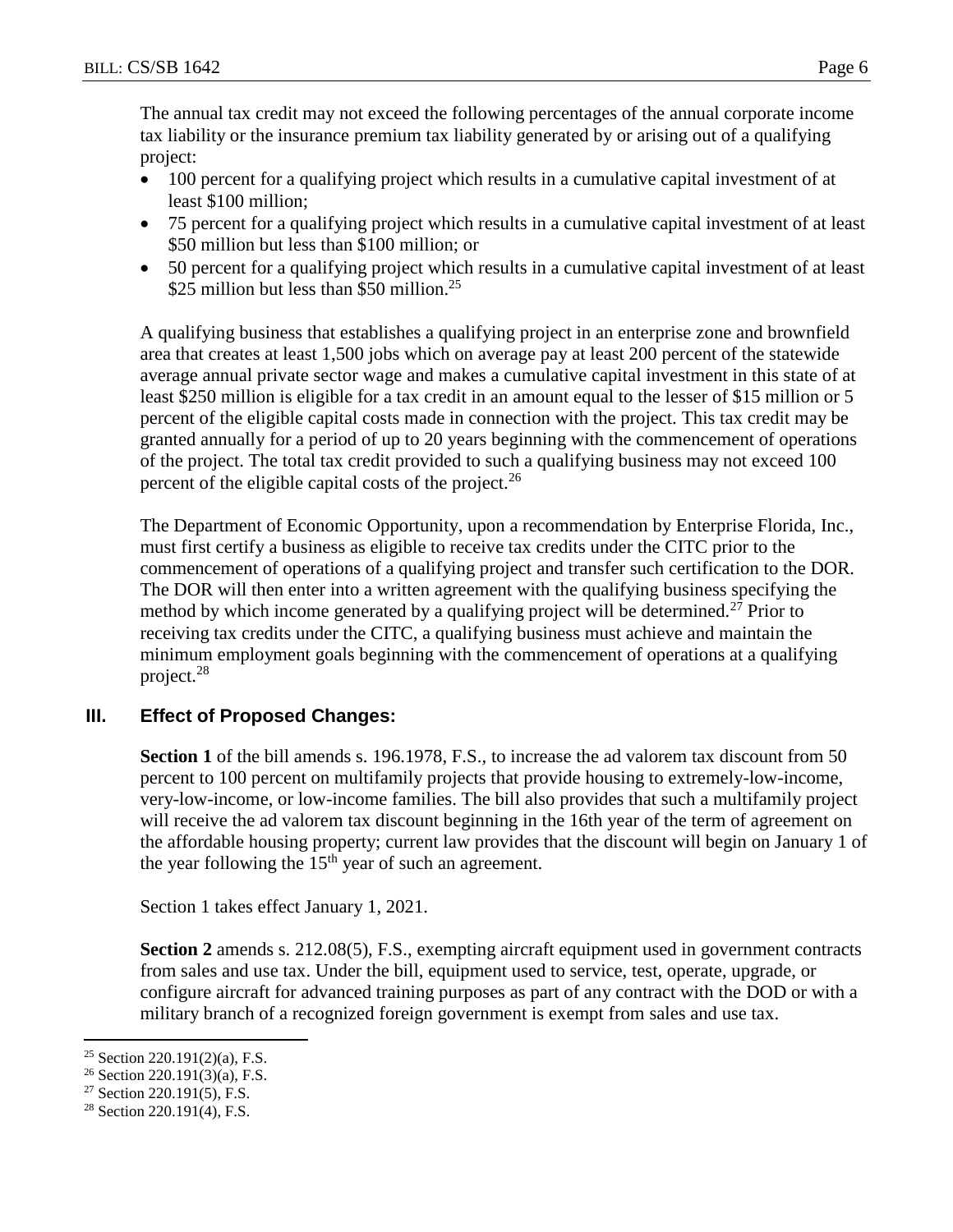"Equipment" includes electric and hydraulic ground power units, jet starter units, oxygen servicing and test equipment, engine trim boxes, and communications and avionics test sets.

Section 2 also amends s. 212.08(7)(fff), F.S., to provide that an aircraft owned by a nonresident is exempt from use tax if the aircraft enters or remains in the state exclusively to be used in service of a contract with the DOD or with a military branch of a recognized foreign government.

Section 2 takes effect July 1, 2020.

**Section 3** amends s. 212.08(7)(iii), F.S., relating to tax exemptions for the purchase of industrial machinery and equipment by an eligible manufacturing business. Under current law, parts and accessories for industrial machinery and equipment are only included in the definition of "industrial machinery and equipment" and exempt from sales and use tax if the parts and accessories are purchased before the date the machinery and equipment are placed into service. The bill expands "industrial machinery and equipment" to include parts and accessories "necessary for the continued operation of the industrial machinery or equipment."

Section 3 takes effect October 1, 2020.

**Section 4** amends s. 220.191, F.S., to include the creation of intellectual property as a project eligible for a tax credit under the CITC. Intellectual property includes copyrightable projects for the development of computer software, internal development platforms, and cloud-based services. At least 75 of the forecasted revenues for an intellectual property project must be from outside this state.

Eligible capital costs for intellectual property projects include wages, salaries, or other compensation paid to legal residents of Florida, as well as the cost of newly purchased software and hardware that are located in and exclusively used in Florida. For intellectual property projects, the qualifying project can be made up of one or more projects with different start and completion dates. The annual average wage of intellectual property project jobs must be at least 150 percent of the average private sector wage in the area.

A qualifying business may receive a tax credit equal to 20 percent of an intellectual property project's eligible capital costs if the cumulative capital investment of one or more projects is in aggregate of at least \$50 million per year for 3 years and the capital investment of each individual project is at least \$3.75 million.

Taxpayers that are unable to use tax credits within 1 year due to insufficient tax liability may use any unused amount beginning in the year of the completion date of the project through the 9th year after completion of the project. The taxpayer may elect to transfer unused credits in any year; receiving businesses must use the credit in the year received.

Section 4 also requires that the Department of Economic Opportunity must first certify a business as eligible to receive tax credits under the CITC prior to the commencement of operations *or the completion date* of a qualifying project. Prior to receiving tax credits under the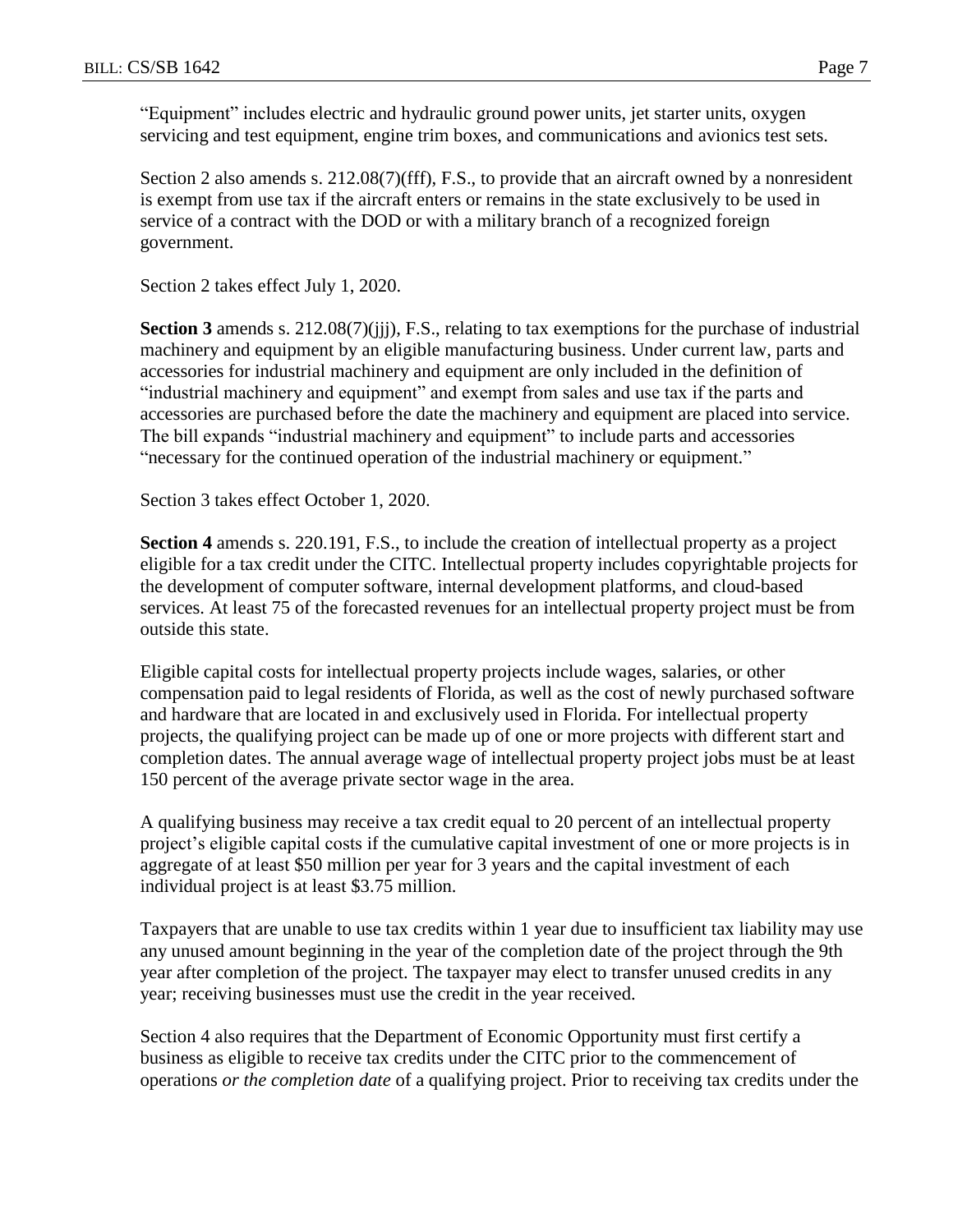CITC, a qualifying business must achieve and maintain the minimum employment goals beginning with the commencement of operations *or the completion date* or a qualifying project.

**Section 5** updates a cross-reference in s. 288.1089, F.S., referring to the definition of "cumulative investment" in s. 220.191, F.S.

**Section 6** provides that, except as expressly provided for in the bill, the bill takes effect upon becoming law.

### **IV. Constitutional Issues:**

### A. Municipality/County Mandates Restrictions:

Article VII, s. 18 of the Florida Constitution governs laws that require counties and municipalities to spend funds, limit the ability of counties and municipalities to raise revenue, or reduce the percentage of state tax shared with counties and municipalities.

Subsection (b) of s. 18, Art. VII of the Florida Constitution provides that except upon approval of each house of the Legislature by two-thirds vote of the membership, the legislature may not enact, amend, or repeal any general law if the anticipated effect of doing so would be to reduce the authority that municipalities or counties have to raise revenue in the aggregate, as such authority existed on February 1, 1989. The mandate requirements do not apply to laws having an insignificant fiscal impact,  $29, 30$  which is \$2.1 million or less for Fiscal Year  $2019-2020$ <sup>31</sup>

B. Public Records/Open Meetings Issues:

None.

C. Trust Funds Restrictions:

None.

D. State Tax or Fee Increases:

None.

E. Other Constitutional Issues:

None.

 $\overline{a}$ 

 $29$  FLA. CONST. art. VII, s. 18(d).

 $30$  An insignificant fiscal impact is the amount not greater than the average statewide population for the applicable fiscal year multiplied by \$0.10. *See* Florida Senate Committee on Community Affairs, *Interim Report 2012-115: Insignificant Impact*, (September 2011), *available at* <http://www.flsenate.gov/PublishedContent/Session/2012/InterimReports/2012-115ca.pdf> (last visited Feb. 4, 2020).

<sup>31</sup> Based on the Demographic Estimating Conference's population adopted on July 8, 2019, *available at* <http://edr.state.fl.us/Content/conferences/population/ConferenceResults.pdf> (last visited Feb. 4, 2020).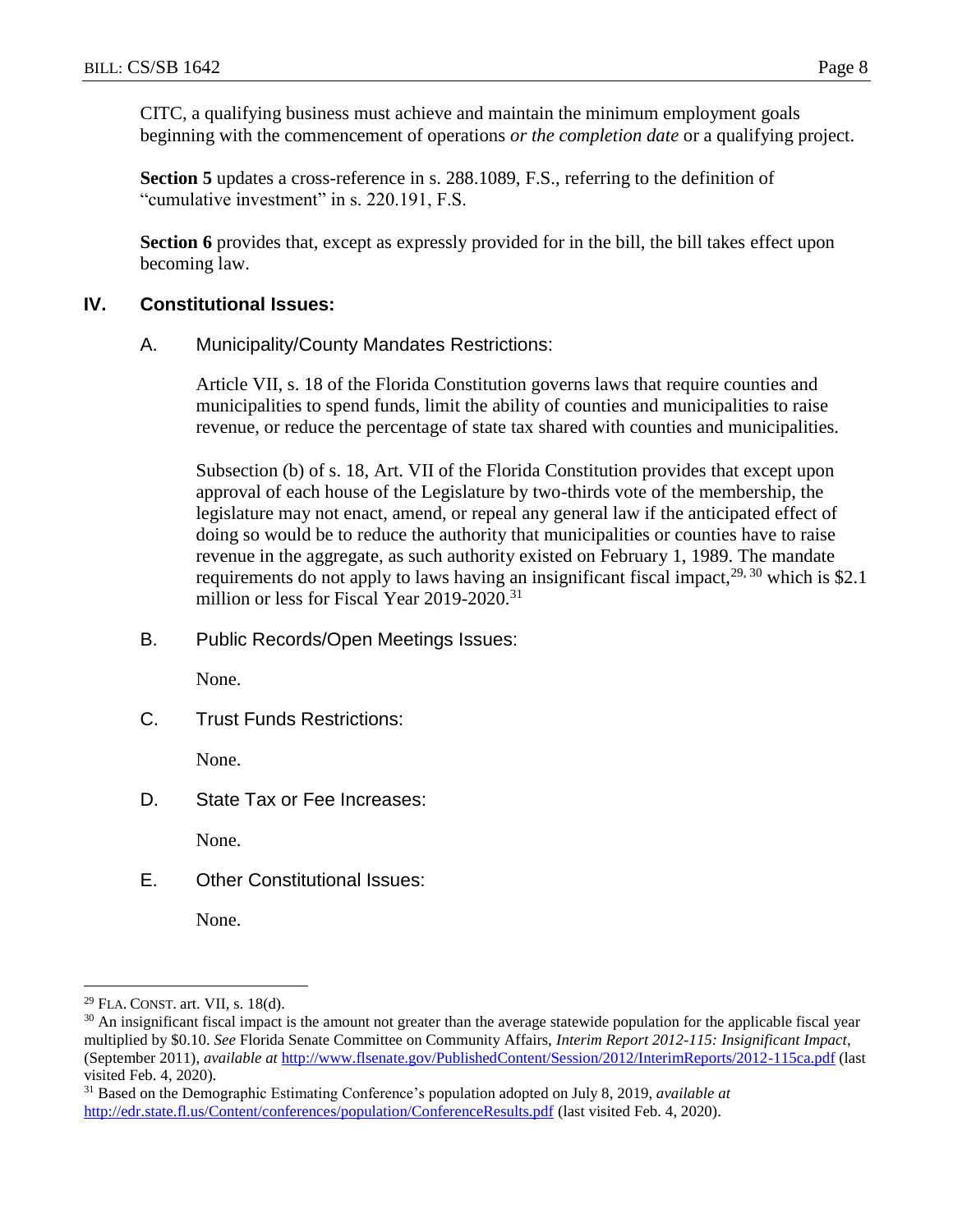### **V. Fiscal Impact Statement:**

A. Tax/Fee Issues:

The Revenue Estimating Conference has not yet met regarding the bill.

B. Private Sector Impact:

Owners of multifamily projects that provide housing to extremely-low-income, very-lowincome, or low-income families will realize additional savings on ad valorem taxes.

Purchasers of aircraft equipment used as part of a contract with the DOD or a military branch of a recognized foreign government, nonresident owners of aircraft that enter or remain in Florida to be used as part of a contract with the DOD or a military branch of a recognized foreign government, and eligible manufacturing businesses purchasing parts and accessories necessary for the continued operation of industrial machinery or equipment will realize savings.

Qualified businesses that establish qualified intellectual property projects will realize savings on corporate income tax and insurance premium tax liabilities.

### C. Government Sector Impact:

The DOR has indicated that the bill would have no impact on its expenditures.

### **VI. Technical Deficiencies:**

The bill's title is "An act relating to tax exemptions," but the CITC is a credit for taxes paid, not an exemption from taxation.

### **VII. Related Issues:**

The bill exempts parts and accessories for industrial machinery and equipment purchased by an eligible manufacturing business from sales tax if the parts and accessories are "*necessary* for the continued operation of the industrial machinery or equipment." The bill does not provide specific criteria that parts and accessories must meet in order to be considered "necessary." Without any such criteria, there could be differing interpretations as to whether particular parts or accessories are eligible for the exemption.

### **VIII. Statutes Affected:**

The bill substantially amends the following sections of the Florida Statutes: 196.1978, 212.08, 220.191, and 288.1089.